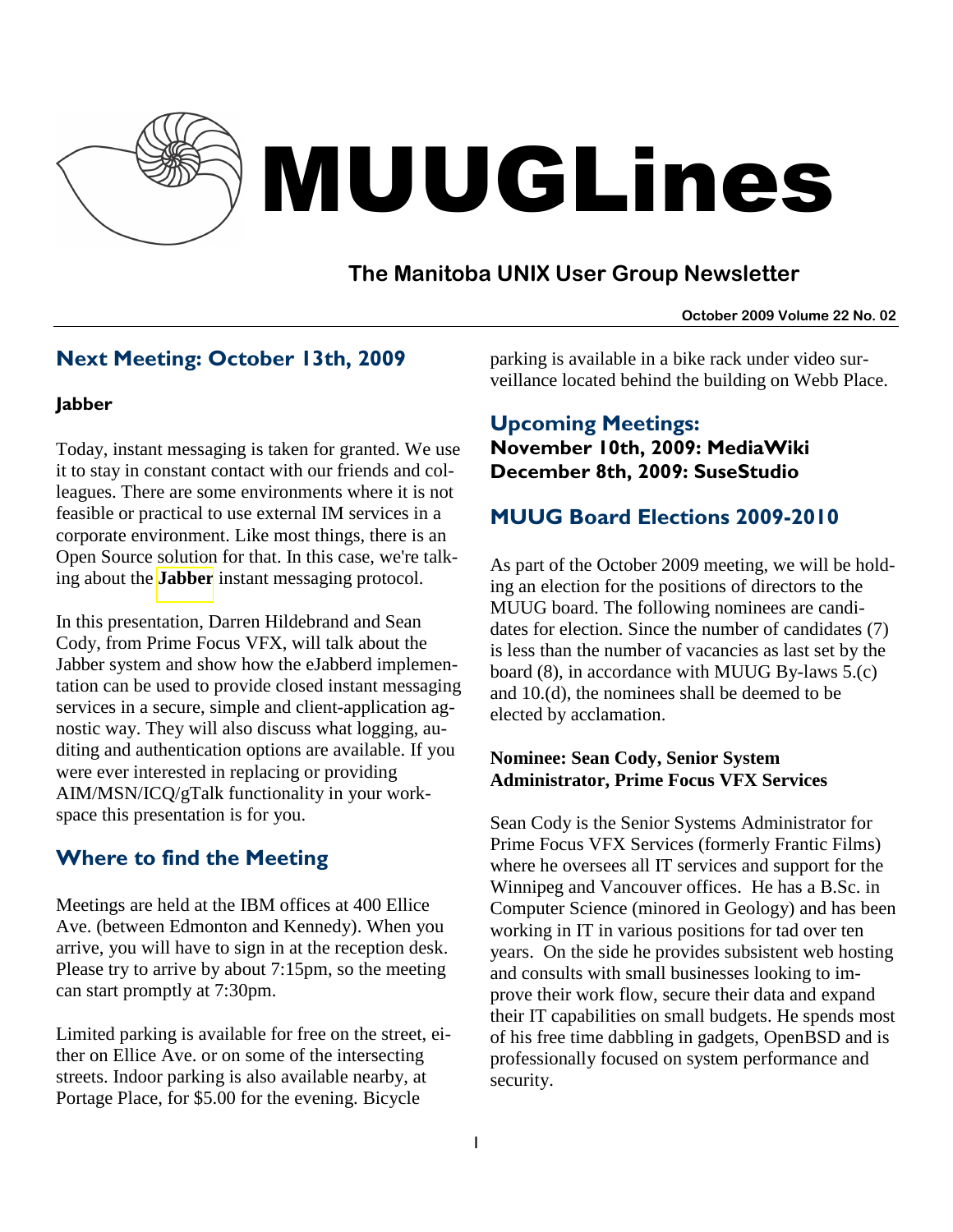#### **Nominee: Gilbert Detillieux, Systems Analyst, University of Manitoba**

Gilbert Detillieux has been working with UNIX as a programmer, system administrator, and trainer since 1980. He worked as a computer consultant specializing in UNIX, from 1983 to 1989, and is currently working as a Systems Analyst for the University of Manitoba's Department of Computer Science, where's he's worked since 1989, installing, supporting and upgrading the department's network and UNIX server infrastructure. He was co-founder and past president of the Technical UNIX User Group (now MUUG), and has been an active member of the MUUG board ever since.

#### **Nominee: Michael Doob, Professor, University of Manitoba**

Michael Doob is a member of the Mathematics Department at the University of Manitoba. He has been using UNIX since 1990, primarily as a working environment for mathematical publishing. He has been a member of MUUG for the last decade and has given a number of presentations for that group.

#### **Nominee: Kevin McGregor, Network Analyst, City of Winnipeg**

Kevin McGregor provides network administration and system support services for the City of Winnipeg. After having briefly used UTS on an Amdahl mainframe in university in the mid-80s, he dabbled in Coherent and then converted to Linux and OpenBSD. He has been a member of MUUG since the early 90s, edited the group's newsletter for a number of years, presented various topics at MUUG meetings and has served on the board for the majority of his membership.

#### **Nominee: Montana Quiring, Systems Administrator, University of Manitoba**

Montana Quiring is the IT and Systems Administrator for Housing and Student Life at the University of Manitoba. He has been using UNIX and Linux for 10 years. At first it was something to play with but is

now part of his everyday home and work life. He has training in Linux, networking, writing and speaking. He has experience in IT training, administering, managing, consulting, servicing and publishing. He takes pride in making many older computers usable and more secure for friends and students by installing lightweight Linux distros on them. He also maintains a Linux PDA website and has co-produced some Linux podcasts.

#### **Nominee: Doug Shewfelt, Systems Specialist, City of Winnipeg**

Doug Shewfelt first encountered UNIX in 1980 at the University of Manitoba. He has been worked in various IT positions for the City of Winnipeg since 1985, and currently provides system and database administration support for the City. He has been a member of the MUUG board for the past several years.

#### **Nominee: Adam Thompson**

Adam has over 15 years' experience in the IT field, ranging from Programmer to Network Administrator to Chief Technology Officer & VP. He has developed several UNIX/Linux courses, and has also taught in other IT fields. Adam has been a member of MUUG since 1995, and a board member for most of the last six years.

# **We Think Your Friends are Awesome!**

# **We Want To Meet Them!**

Do you have a friend that is working on an interesting Linux/Unix project?

Why not ask them to present what they are doing at a future MUUG meeting?

Have them email **[board@muug.mb.ca](mailto:board@muug.mb.ca)**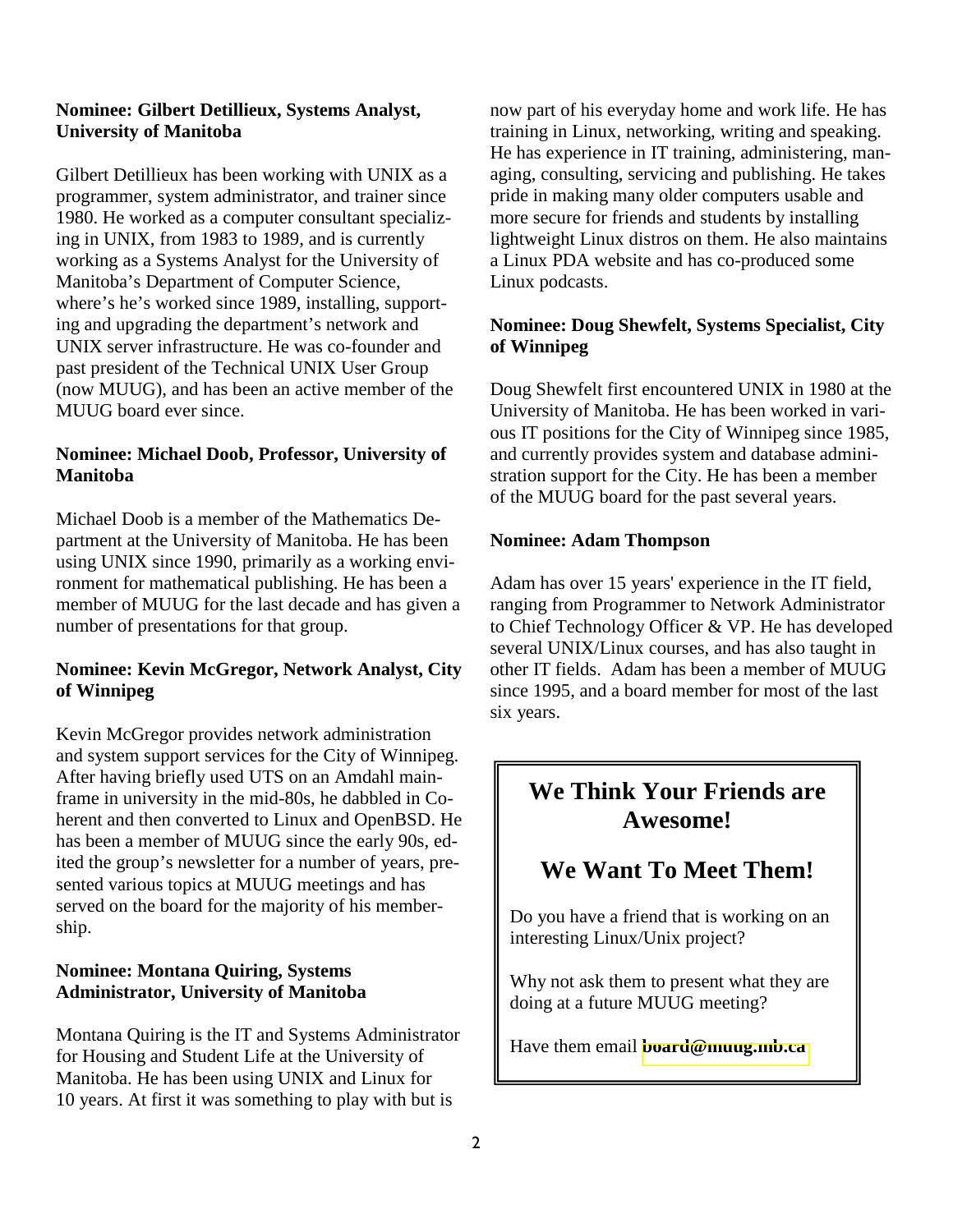### Points of View



#### Mark's 11<sup>th</sup> Child -Montana Quiring

October  $29<sup>th</sup>$  will see the newest release from Canonical, Karmic Koala. If you haven't been keeping on top of what to expect in this Windows 7 competitor, here's the scoop.

**Ubuntu One** – Canonical's answer to the popular Dropbox application. Like Dropbox, you get 2Gb for free. Unlike Dropbox it's a single platform application.

**Empathy IM** – The pidgin has flown the coop. Long live Empathy. We'll enjoy GTalk and XMPP features with Empathy.

**Touchpad** – We'll see some added functionality for laptop owners. We'll be able to disable the touchpad as well as do two finger scrolling (on laptops that support it).

**Audio** – significant work has been put into improving the end-user's experience when working with multimedia. This includes a better chance of audio working "out of the box" and rich media player applications.

**Cloud** – The server edition will feature integrated Amazon EC2 software for setting up a cloud computing environment

**Hal Deprecation** – Just like the computer in the movie 2001, Hal is not going to be used anymore. Instead we can expect to be using

"DeviceKit-power", "Device-Kit-disks" and "udev".

**File System** – Expect ext4 to be the default file system for your Ubuntu install.



**Boot Loader** – The default boot loader is now Grub 2

**Kernel** – The kernel that will ship with Karmic Koala will be 2.6.31

**AppArmor** – Improvements have been made to the initialization speed on boot-up and support for the 'pux' mode

**Firewall** – The firewall has been simplified and now has support for filtering by interface.

**Applications** – Add/Remove has been replaced with the Ubuntu Software Center.

Are you interested in getting together with fellow Linux enthusiasts on the Karmic release date to do an install and hang out? Email me and let me know: **[montanaq@gmail.com](mailto:montanaq@gmail.com)**